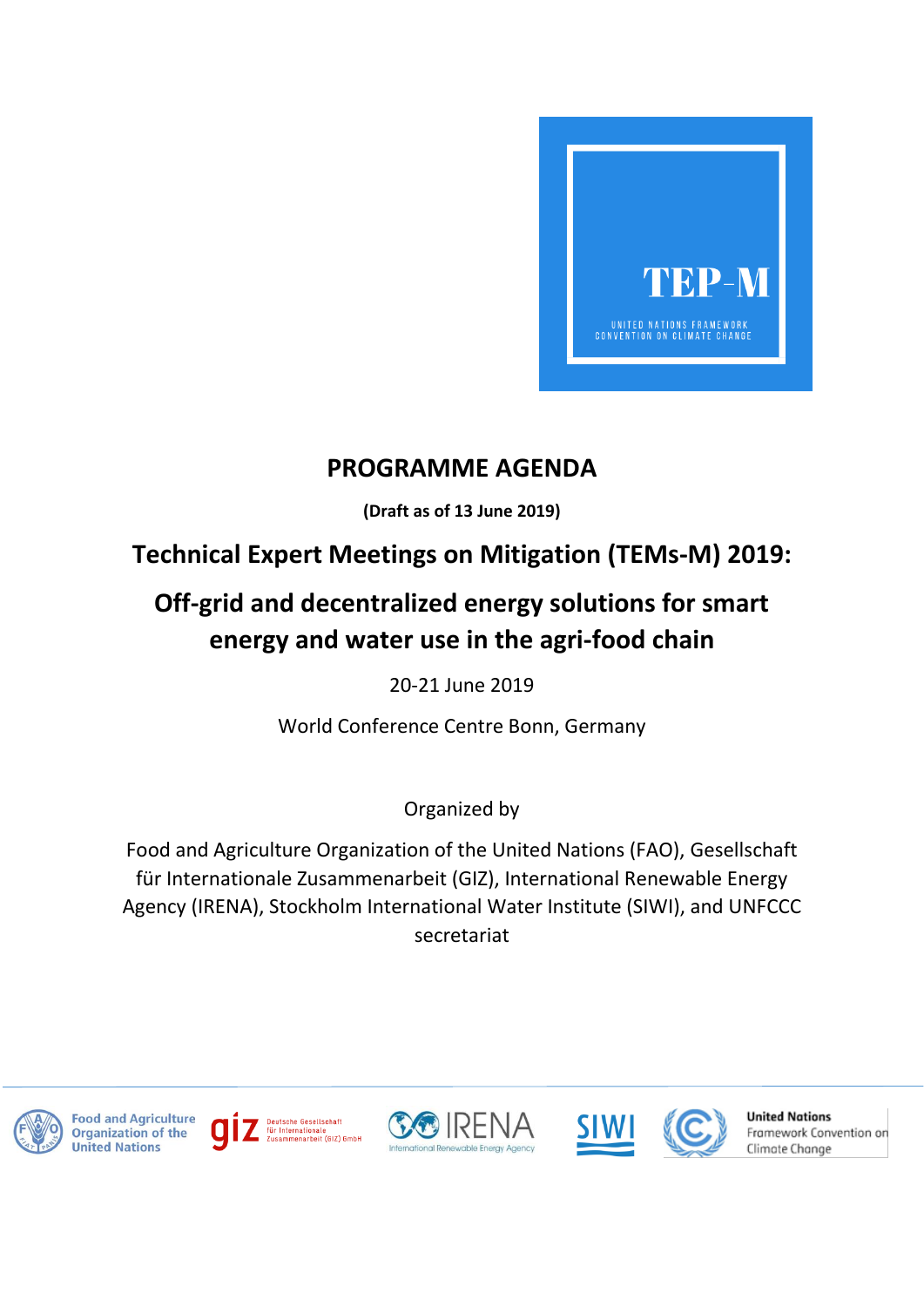## Draft Programme Agenda

| Day 1 (20 June 2019)                       |                                                                                                                                                                                                                                                                                                                                                                                                                                                                                                                   |  |
|--------------------------------------------|-------------------------------------------------------------------------------------------------------------------------------------------------------------------------------------------------------------------------------------------------------------------------------------------------------------------------------------------------------------------------------------------------------------------------------------------------------------------------------------------------------------------|--|
| Time: 11:00-11:30<br>Room: GENF, the World | <b>Opening remarks</b>                                                                                                                                                                                                                                                                                                                                                                                                                                                                                            |  |
| <b>Conference Center Bonn</b>              | Moderator:                                                                                                                                                                                                                                                                                                                                                                                                                                                                                                        |  |
|                                            | Ms. Marion Canute, Communication Specialist                                                                                                                                                                                                                                                                                                                                                                                                                                                                       |  |
|                                            | Speakers:<br>Mr. Emmanuel Dumisani Dlamini, Chair of the Subsidiary<br>$\bullet$<br>Body for Implementation<br>Mr. Gonzalo Munoz, The High-Level Climate Action Champion<br>٠<br>Mr. Bernd-Markus Liss, Head of Section-Climate Change and<br>$\bullet$<br>Climate Policy, GIZ<br>Mr. Torgny Holmgren, Executive Director, Stockholm<br>٠<br><b>International Water Institute</b>                                                                                                                                 |  |
| Time: 11:30-13:00                          | Session 1: Decarbonizing the primary production phase of the agri-                                                                                                                                                                                                                                                                                                                                                                                                                                                |  |
| Room: GENF, the World                      | food chain                                                                                                                                                                                                                                                                                                                                                                                                                                                                                                        |  |
| <b>Conference Center Bonn</b>              |                                                                                                                                                                                                                                                                                                                                                                                                                                                                                                                   |  |
|                                            | This session, with the help of high-impact case studies/examples and<br>input from a diverse range of experts, will analyse the opportunities<br>presented by, but also factors limiting, technological solutions and<br>innovative approaches. Participants are expected to discuss and share<br>experiences on the necessary policy environment, best practices in<br>fostering partnerships and need of capacity building and accessing<br>financial resources for the replication and upscaling of solutions. |  |
|                                            | Moderator:                                                                                                                                                                                                                                                                                                                                                                                                                                                                                                        |  |
|                                            | Ms. Marion Canute, Communication Specialist                                                                                                                                                                                                                                                                                                                                                                                                                                                                       |  |
|                                            | Speakers:<br>Ms. Jennie Barron, Professor, Agricultural Water<br>Management at Swedish University of Agricultural Sciences<br>(In-person participation)<br>Ms. Melina Balderrama Duran, National Project Coordinator,<br>Bolivia WATCH at HELVETAS(In-person participation)<br>Mr. Pratap Thapa, Co-founder and Business Development<br>Manager, aQysta (In-person participation)<br>Mr. Daniel Paska, Technology for Good Program Director,<br>Ericsson (Remote-online participation)                            |  |













**United Nations** Framework Convention on<br>Climate Change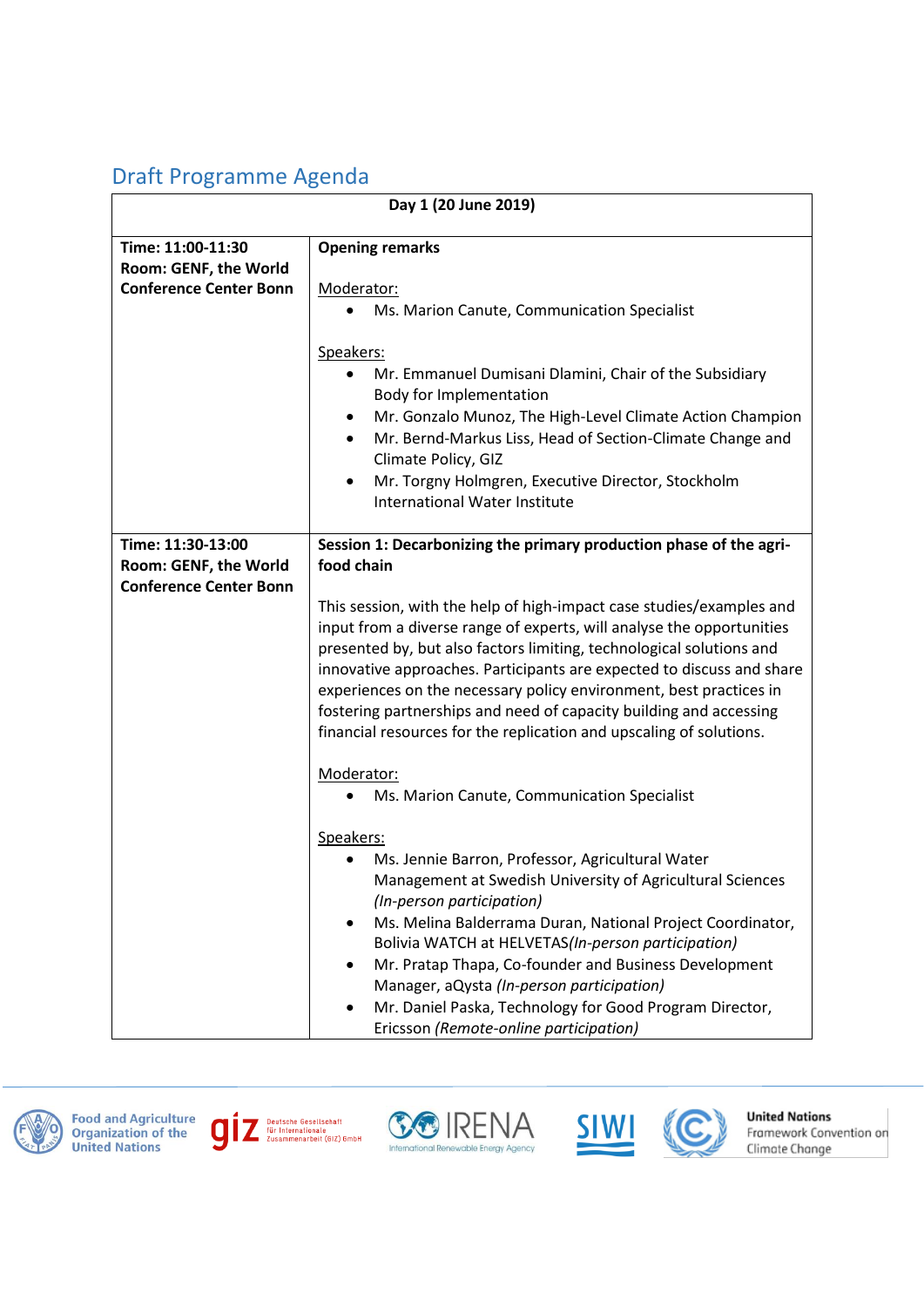|                                                                             | Mr. Henrik Johansson, Founder and CEO, Spowdi AB (Remote-<br>$\bullet$<br>online participation)<br>Mr. Gaurav Kumar, Co-founder and Director, Claroenergy Pvt<br>$\bullet$<br>Ltd (In-person participation)<br>Ms. Romina Cavatassi, Senior Economist, International Fund<br>$\bullet$<br>for Agricultural Development (In-person Participation)                                                                                                                                                                                                                                                                                                                                                                   |
|-----------------------------------------------------------------------------|--------------------------------------------------------------------------------------------------------------------------------------------------------------------------------------------------------------------------------------------------------------------------------------------------------------------------------------------------------------------------------------------------------------------------------------------------------------------------------------------------------------------------------------------------------------------------------------------------------------------------------------------------------------------------------------------------------------------|
| Time: 14:00-15:30<br>Room: GENF, the World<br><b>Conference Center Bonn</b> | Session 2: Decarbonizing the post harvesting phase of the agri-food<br>chain<br>During<br>the session, with the help of high impact<br>case<br>studies/examples, currently available technological solutions and<br>innovative approaches for business model assessments, climate-<br>friendly agricultural processing solutions that bear great adaptation<br>and scaling-up potential in the short term will be discussed.<br>Participants are expected to contribute their knowledge about specific<br>barriers for a conducive enabling environment and how they can be                                                                                                                                        |
|                                                                             | overcome. They are also invited to complement the speakers proposed<br>fast gains until 2020.<br>Moderator:<br>Ms. Marion Canute, Communication Specialist<br>Speakers:<br>Mr. Julian Krüger, University of Hohenheim, Institute of<br>٠<br>Agricultural Engineering, Germany (In-person participation)<br>Mr. Antoine Azar, HEAT Consultant (In-person participation)<br>Mr. Macben Makenzi, Certified Energy Manager and National<br>$\bullet$<br>GIZ Powering Agriculture Staff (In-person participation)<br>Ms. Jennifer Sharp, Ethical Tea Partnership (In-person<br>$\bullet$<br>participation)<br>Ms. Georgia Badelt, Founder and Director, GeoCode<br>$\bullet$<br>International (In-person participation) |
|                                                                             | Mr. Olivier Dubois, FAO (In-person participation)<br>Ms. Stefania Bracco, INVESTA team of FAO (Remote-online<br><i>participation</i> )                                                                                                                                                                                                                                                                                                                                                                                                                                                                                                                                                                             |
| Time: 15:30-17:00<br>Room: GENF, the World<br><b>Conference Center Bonn</b> | Session 3: Circular economy solutions/innovations in water and<br>energy management for the agri-food chain                                                                                                                                                                                                                                                                                                                                                                                                                                                                                                                                                                                                        |
|                                                                             | This session will discuss ways of creating circular economies in the<br>agri-food chain to reduce food waste, use energy, and water more<br>sustainably. The concept of using agricultural waste products and<br>biogas for energy production and process inputs will be explored,<br>particularly where improvements in energy and water use can be                                                                                                                                                                                                                                                                                                                                                               |













**United Nations**<br>Framework Convention on<br>Climate Change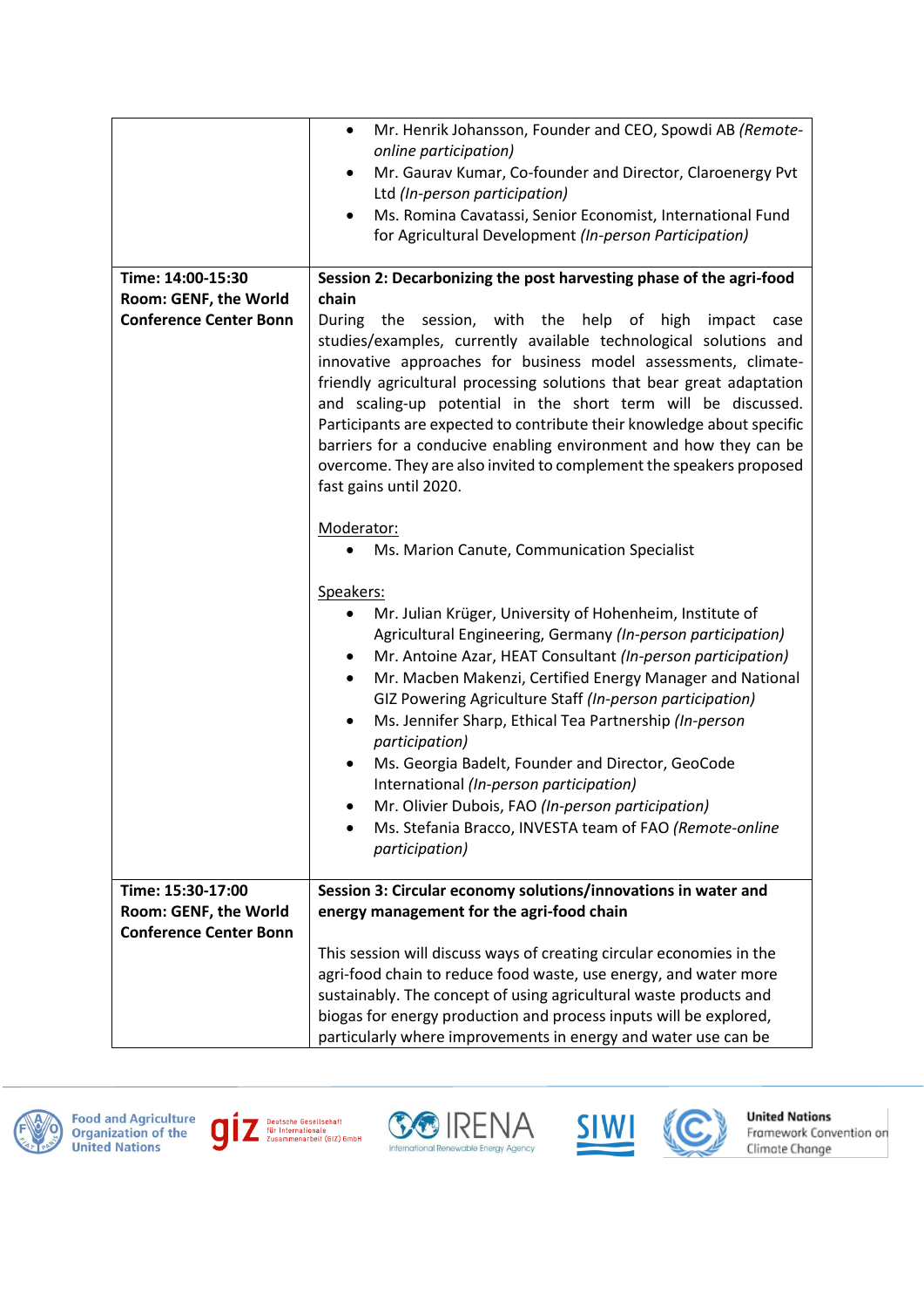|                               | made. This will also briefly touch up on required business models,<br>conducive policy environment and SDG co-benefits.                                                                                                                                                                                                                                                                                                                                                                                                                                                                                                                                                                                                                                                                                                                                                                                                                                                                                                                          |
|-------------------------------|--------------------------------------------------------------------------------------------------------------------------------------------------------------------------------------------------------------------------------------------------------------------------------------------------------------------------------------------------------------------------------------------------------------------------------------------------------------------------------------------------------------------------------------------------------------------------------------------------------------------------------------------------------------------------------------------------------------------------------------------------------------------------------------------------------------------------------------------------------------------------------------------------------------------------------------------------------------------------------------------------------------------------------------------------|
|                               | Moderator:                                                                                                                                                                                                                                                                                                                                                                                                                                                                                                                                                                                                                                                                                                                                                                                                                                                                                                                                                                                                                                       |
|                               | Mr. Ben Sonneveld, Deputy Director, Amsterdam Centre for<br>World Food Studies/Athena Institute VU University<br>Amsterdam                                                                                                                                                                                                                                                                                                                                                                                                                                                                                                                                                                                                                                                                                                                                                                                                                                                                                                                       |
|                               | Speakers:<br>Mr. Belal Shaqareen, Ministry of Agriculture, Environment<br>and Water, Jordan (Remote-online participation)<br>Mr. Miquel Salgot, Universidad de Barcelona (In-person<br>٠<br>participation)<br>Mr. Gabriel Okello, Green Heat (Remote-online participation)<br>Mr. Kalanithy Vairavamoorthy, IWA (Remote-online<br>participation)<br>Ms. Sasha Koo-Oshima, FAO (In-person participation)<br>Mr. Oriol Bellot, Agriculture Projects Director, Suez (In-person<br>participation)                                                                                                                                                                                                                                                                                                                                                                                                                                                                                                                                                    |
|                               | Day 2 (21 June 2019)                                                                                                                                                                                                                                                                                                                                                                                                                                                                                                                                                                                                                                                                                                                                                                                                                                                                                                                                                                                                                             |
| Time: 11:00-12:30             | Session 4: Nature based solutions to integrate energy and water                                                                                                                                                                                                                                                                                                                                                                                                                                                                                                                                                                                                                                                                                                                                                                                                                                                                                                                                                                                  |
| Room: GENF, the World         | aspects into the agri-food chain                                                                                                                                                                                                                                                                                                                                                                                                                                                                                                                                                                                                                                                                                                                                                                                                                                                                                                                                                                                                                 |
| <b>Conference Center Bonn</b> | This session will focus on various Nature based solutions (NBS) that<br>integrate energy and water aspects into the agri-food chain<br>development. It will provide a platform to discuss the requirements<br>for successful implementation of NBS to integrate energy and water<br>aspects into agri-food chain, institutional challenges, and the<br>potential of scale-up opportunities. Nature-Based Solutions (NBS) for<br>food security constitute a new paradigm that uses or mimics<br>ecosystem services to enhance land and water quality for agricultural<br>production, while preserving the integrity of ecosystems. The Water-<br>Energy-Food (WEF) approach in the context of NBS can significantly<br>improve energy access, water quality and availability for sustainable<br>agriculture and food production in line with SDGs 1, 2, 6, 13 and 15.<br>WEF/NBS can also help attain adaptation and mitigation co-benefit<br>objectives of Nationally Determined Contributions (NDC).<br>Moderator:<br>Ms. Sasha Koo-Oshima, FAO |
|                               | Speakers:                                                                                                                                                                                                                                                                                                                                                                                                                                                                                                                                                                                                                                                                                                                                                                                                                                                                                                                                                                                                                                        |













**United Nations**<br>Framework Convention on<br>Climate Change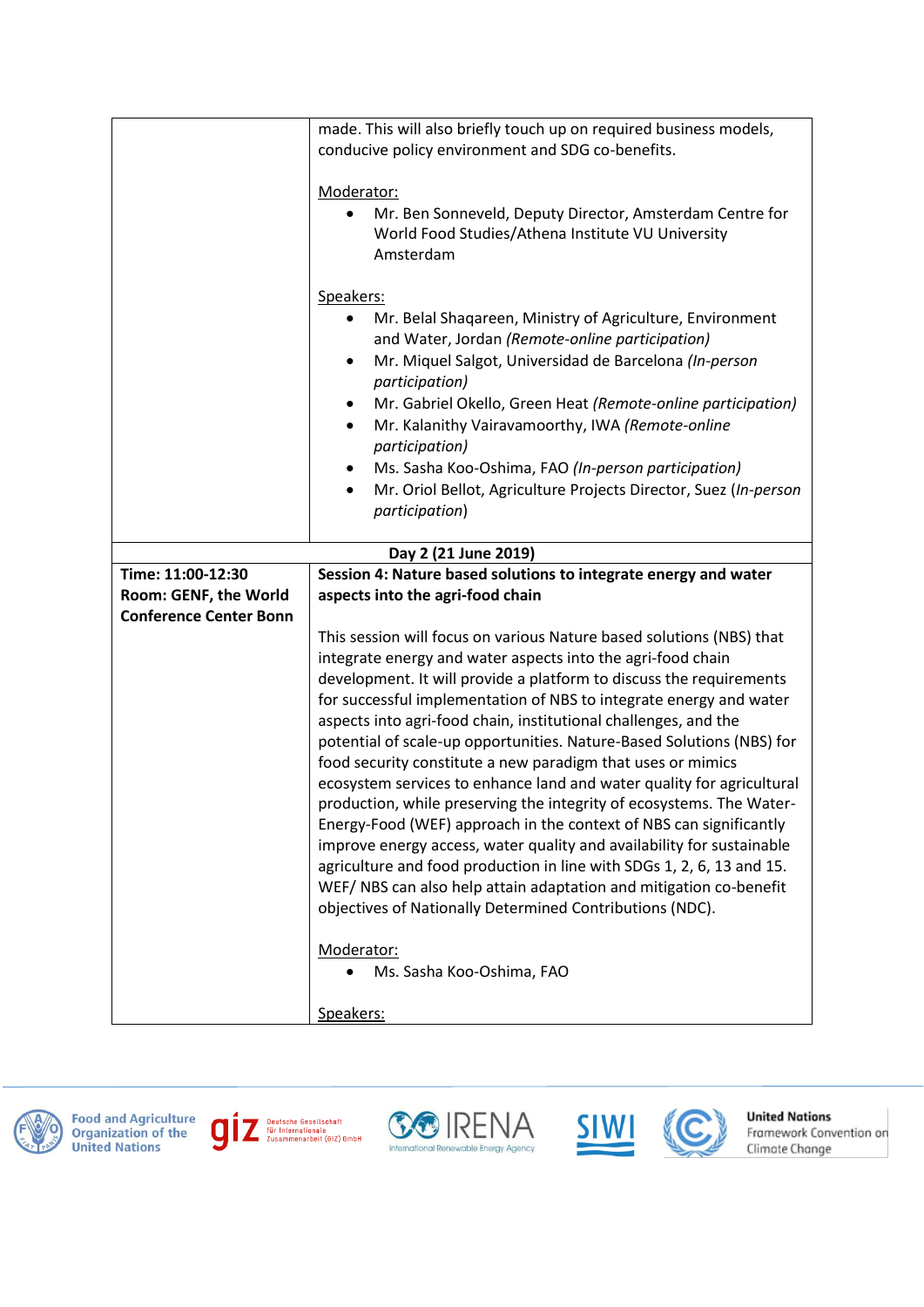|                               | Mr. Ben Sonneveld, Deputy Director, Amsterdam Centre for<br>$\bullet$<br>World Food Studies/Athena Institute VU University<br>Amsterdam (In-person participation)<br>Mr. Fergus Sinclair, World Agroforestry Center, ICRAF<br>$\bullet$<br>(Remote-online participation)<br>Mr. Francisco Pedrero Salcedo, Mediterranean Youth for<br>٠<br>Water Network (Remote-online participation)<br>Ina Saumel, Humboldt University (In-person participation)<br>$\bullet$<br>Ms.Andrea Erickson, The Nature Conservancy (Remote-online<br>$\bullet$<br>Participation)<br>Ms. Beatriz Ebil, Universidad Nacional de Misiones Argentina<br>$\bullet$<br>(Remote-online participation)                                                                 |
|-------------------------------|--------------------------------------------------------------------------------------------------------------------------------------------------------------------------------------------------------------------------------------------------------------------------------------------------------------------------------------------------------------------------------------------------------------------------------------------------------------------------------------------------------------------------------------------------------------------------------------------------------------------------------------------------------------------------------------------------------------------------------------------|
| Time: 12:30-14:00             | Session 5: Making Water-Energy- Food integrated policies work for                                                                                                                                                                                                                                                                                                                                                                                                                                                                                                                                                                                                                                                                          |
| Room: GENF, the World         | food security and the climate                                                                                                                                                                                                                                                                                                                                                                                                                                                                                                                                                                                                                                                                                                              |
| <b>Conference Center Bonn</b> | This session will discuss policy solutions for producing affordable,<br>reliable, and environmentally sustainable energy for the agri-food<br>and irrigation value chains and the benefits that these solutions can<br>bring, particularly improved livelihoods, increased social welfare, and<br>reduced spending on fossil fuel subsidies and centralized<br>infrastructure. The session will also highlight barriers for conducive<br>policy frameworks and how they can be overcome. The session will<br>also discuss how these policies and enabling frameworks can harvest<br>socio-economic benefits and thus lead to the realization of Nationally<br>Determined Contributions (NDCs) and Sustainable Development<br>Goals (SDGs). |
|                               | Moderator:<br>Ms. Marion Canute, Communication Specialist                                                                                                                                                                                                                                                                                                                                                                                                                                                                                                                                                                                                                                                                                  |
|                               | Speakers:<br>Mr. Prince Essel, Co-Founder and CEO, Maisevill Group (In-<br>person participation)<br>Ms. Petra Schmitter, Research Group Leader, International<br>Water Management Institute (In-person participation)<br>Ms. Sasmita Patnaik, Programme Lead, Council on Energy,<br>Environment and Water (In-person participaton)<br>Ms. Margaret Koli, Education Programme Assistant, UN-<br>٠<br>University (In-person participation)<br>Mr. Chris Henderson, Senior Policy and Practice Advisor in<br>Agriculture, Practical Action (In-person participation)<br>Ms. Sarah Alexander, Senior Advisor, SELCO Foundation (In-<br>person participation)                                                                                   |













**United Nations**<br>Framework Convention on<br>Climate Change